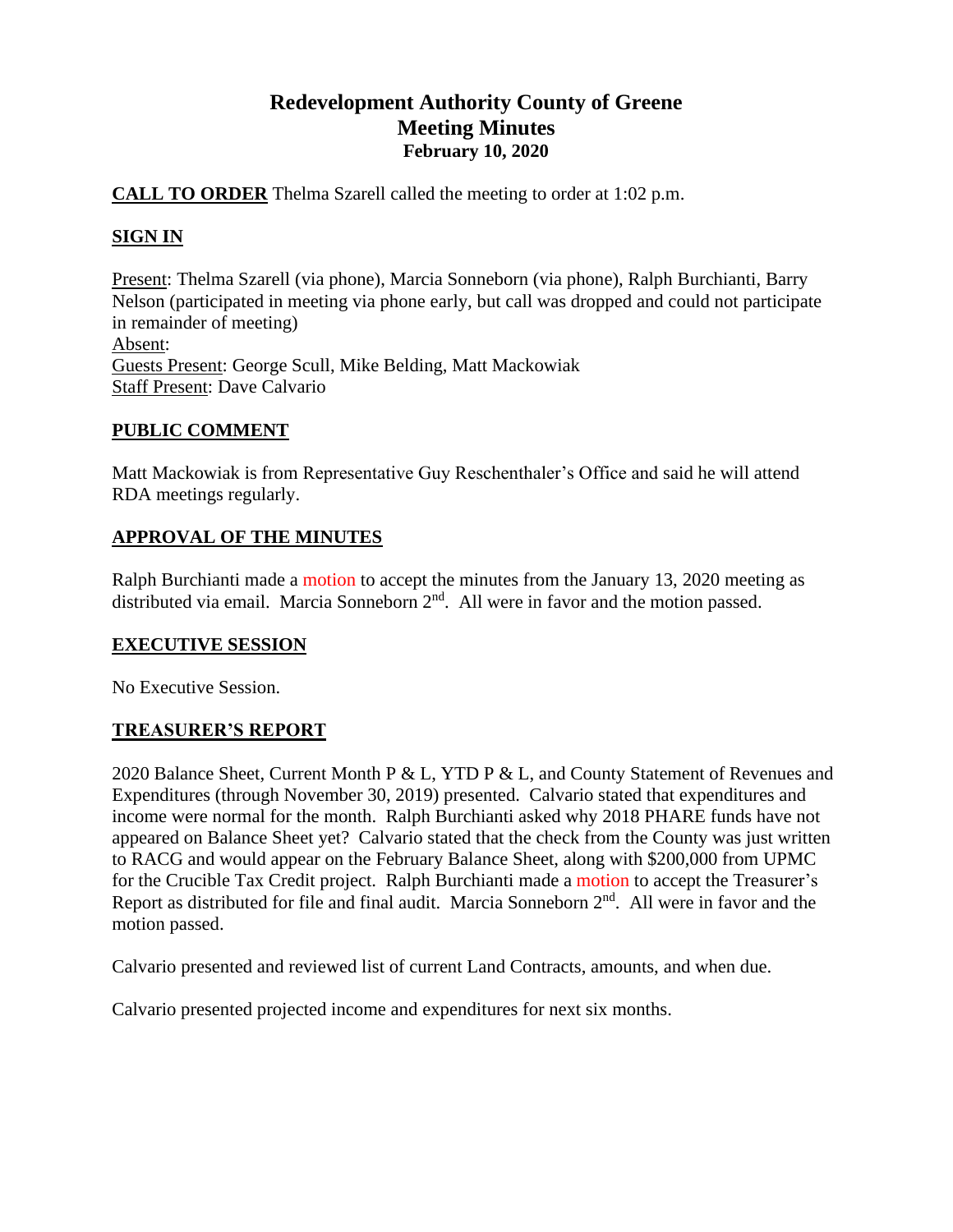### **OLD BUSINESS**

#### **Properties for Sale**

Floral Shop (listed with Rick Kalsey) for \$89,000. No interest.

126 A Street, Clarksville (Teagarden Homes/GI Town), \$67,500 listed with Rick Kalsey.

#### **Land Bank Law**

SB 667 Land Bank law. Commissioners will decide whether to form Land Bank and enact ordinance.

#### **NEW BUSINESS**

- 1. Reviewed CMA and discussed selling price for 122  $2<sup>nd</sup>$  St, Clarksville (Pitt Gas). Calvario reported we will have approximately \$58,000 in project. After discussion, Marcia Sonneborn made a motion to sell the home for \$69,500. Ralph Burchianti 2<sup>nd</sup>. All were in favor and the motion passed.
- 2. Reviewed homebuyer assistance application from Michelle Harvey and summary from Blueprints for 122  $2<sup>nd</sup>$  St, Clarksville. After discussion, Marcia Sonneborn made a motion to enter into a Land Installment Purchase Contract with Michelle Harvey on 122 2<sup>nd</sup> St, Clarksville (Pitt Gas) for up to 24 months, 5% down payment, and a monthly payment of \$650 which includes principal, 5% interest, taxes and insurance. Ralph Burchianti 2<sup>nd</sup>. All were in favor and the motion passed.
- 3. Calvario presented flooring prices on 122 2nd St, Clarksville (Pitt Gas). Michelle Harvey has requested we not use carpeting due to her daughter's allergies. Price difference is \$2,000 higher based on how RACG would do flooring as in past. After discussion, Ralph Burchianti made a motion to split the cost with Michelle Harvey. Michelle would pay \$1,000 towards flooring upgrade and RACG would pay \$1,000 towards flooring upgrade. Marcia Sonneborn 2<sup>nd</sup>. All were in favor and the motion passed.
- 4. Reviewed CMA and discussed selling price for 46 School St, Clarksville. Calvario reported we will have approximately \$70,000 in project. Morgan Township informed Calvario that they intend to donate vacant lot next to 46 School St to RACG at no cost. After discussion, Ralph Burchianti made a motion to sell 46 School St and empty lot for \$75,000. Marcia Sonneborn  $2<sup>nd</sup>$ . All were in favor and the motion passed.
- 5. Reviewed homebuyer assistance application from Emily Haywood and Christian Wilson, and Blueprints summary for 46 School St, Clarksville. After discussion, Marcia Sonneborn made a motion to enter into a Land Installment Purchase Contract with Emily Haywood and Christian Wilson for 24 months, 5% down payment, and a monthly payment of \$650 which includes principal, 5% interest, taxes and insurance. Ralph Burchianti  $2<sup>nd</sup>$ . All were in favor and the motion passed.
- 6. Calvario informed the Board that in discussions with the Morris Township Supervisors, Mike Salai, civil engineer, will have detailed plans for the Nineveh Heights project completed by the end of April 2020. This project is being partially funded by PHARE 2018 funds.
- 7. Hosanna Industries will start rehab of 23 Diaz Ave, Nemacolin in mid-February, and blitz rehab week is scheduled for mid-March. Hosanna Industries will have 20-30 volunteers throughout the week in March who will need overnight accommodations. Calvario has contacted CBM Cornerstone Camp in Jefferson regarding housing and cost. Will discuss donation to CBM for housing and RACG purchasing some food for volunteers at next meeting. Will ask for meals from local Churches also.
- 8. Calvario presented information on 171 March Avenue, Nemacolin. Home is ½ of a duplex, was foreclosed on and has been for sale since August 2019. Price in August 2019 was